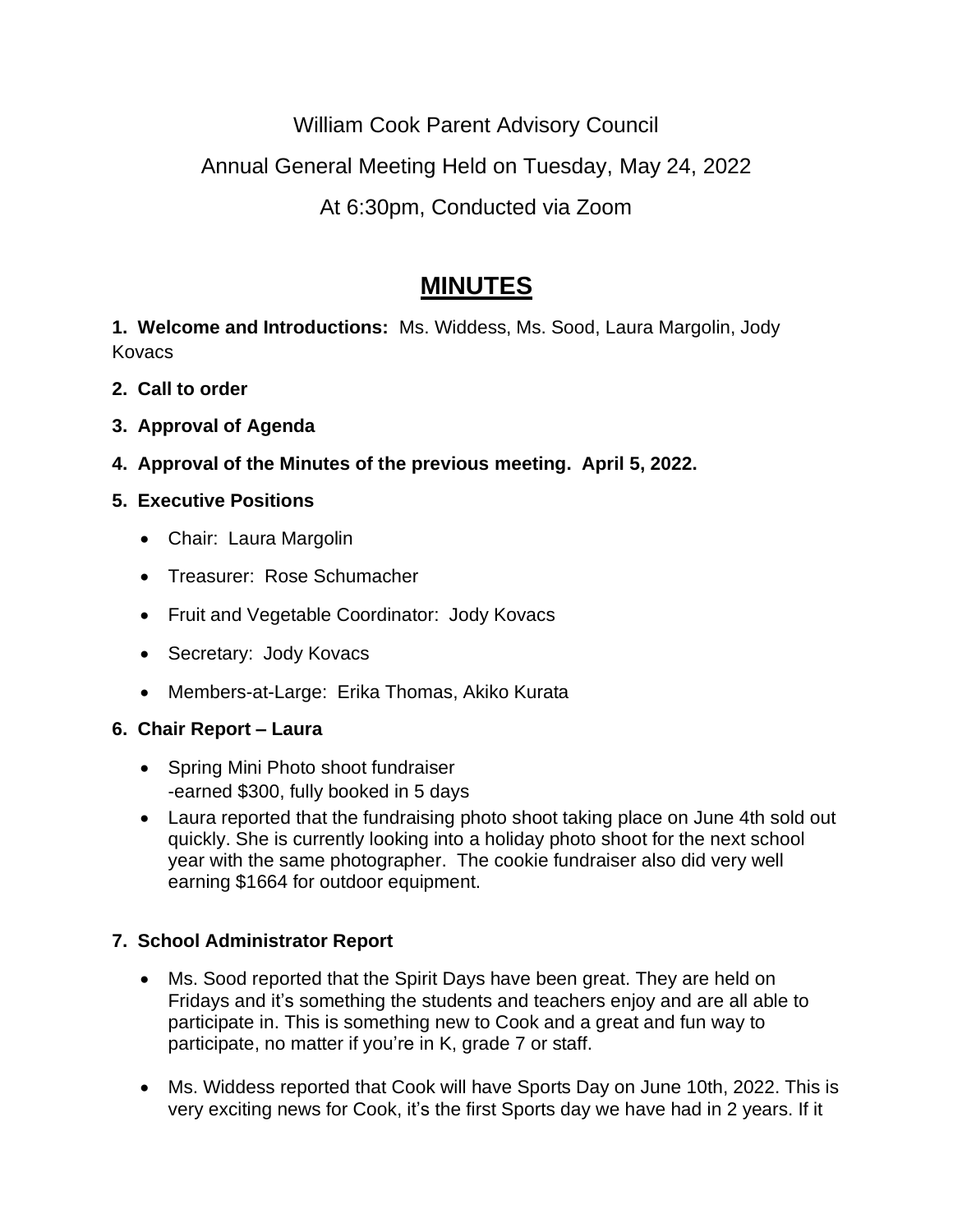rains, Sports Day will be held on June 17th, however pizza day for students who pre-ordered will still be June 10th. Ms. Widdess reminded the PAC that doing granola bars is a good idea, but they need to be nut free.

- Sports Day will look much different this year. There will be groups going out from 9am-10:25am, from 10:45am until noon and the last group from 1pm-2:15pm. An email will be sent out to parents outlining the above information. This is being done so there is more distance between the students, staff and parents who attend.
- June 27 is the grade 7 Farewell and it will be restricted to parents and siblings only. June 30th is Administration Day so the staff at Cook will receive a breakfast sandwich In lieu of the appreciation lunch. The PAC will be providing fruit kebabs to the staff as a token of appreciation.
- The PAC will carry over \$4,355.89 from the current school year into next year from the gaming account, as of December 2021 amount in that account is \$3211.49. Ms. Brown noted that money has been spent to buy equipment that was 'lost' during the school upgrades last year. New items need to be purchased for the meadow for the kindergarten and grade 1 students.
- An email went out to the parents/caregivers asking if any students in their care require additional support. The cut off to reply to this email is May 31st, 2022, however the emails will be looked at in September when placing students. Until the end of September there are a lot of changes that happen within an elementary school. There are changes to students who may be coming or going, teachers, support staff and administrators. We are fortunate to have Ms. Widdess and Ms. Sood returning to Cook in their respective roles and Laura will stay as PAC Chair, Jody as Secretary and Rose as Treasurer.

#### **8. Treasurer Report – Rose**

General Account balance: \$19,907.77 Gaming Account balance: \$3,199.79

#### **9. New Business**

- PAC to source granola bars for Sports Day
- Sports Day Schedule for granola bar distribution and pizza lunch needed
- Parent-Teacher appreciation, PAC considering fruit kabobs from Safeway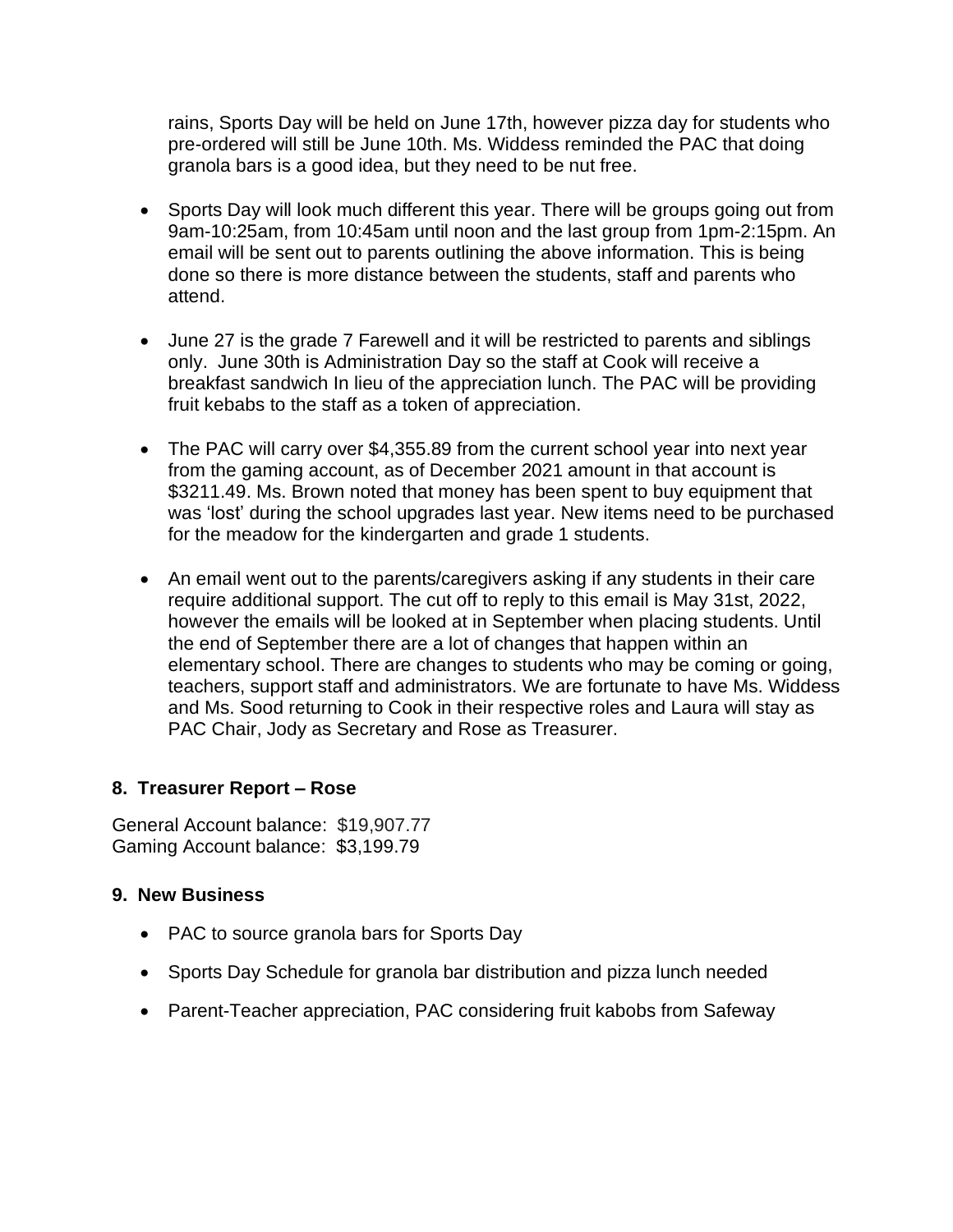# **William Cook Elementary School Parent Advisory Council Proposed Budget 2021/2022 GAMING ACCOUNT**

The purpose of the proposed budget is to set guidelines for fundraising and disbursement of funds throughout the fiscal year.

| Add:<br>Gaming Fund Grant this school year 2021<br>Carry over of funds from June 2021                                                                                                                         | <b>Income</b><br>\$9960.00<br>\$4,355.89                                              |
|---------------------------------------------------------------------------------------------------------------------------------------------------------------------------------------------------------------|---------------------------------------------------------------------------------------|
| <b>Total Balance: December 2021</b>                                                                                                                                                                           | \$3211.49                                                                             |
| Less :<br>1) Field Trip Fund (\$15 per student, topped up<br>to \$7600)                                                                                                                                       | <b>Expenses</b><br>\$7600 (already paid)                                              |
| 2) Outdoor Education (G.7 Camping)                                                                                                                                                                            | \$1500 (already paid)                                                                 |
| 3) School Enhancement                                                                                                                                                                                         | \$0                                                                                   |
| 4) Others<br>a) MacNeill Scholarship<br>b) Library-Reader's Choice books (2020/21)<br>c) one school performance<br>d) student leadership<br>e) BC Confederation of Parent Advisory Councils<br>Membership fee | \$2552.45<br>\$250<br>\$1927.45 (already paid)<br>\$0<br>\$300<br>\$75 (already paid) |
| <b>Expenses total:</b>                                                                                                                                                                                        | \$11,652.45                                                                           |
| Total: Surplus / (Deficit)                                                                                                                                                                                    | \$2661.49                                                                             |
|                                                                                                                                                                                                               |                                                                                       |
| Approved by _____________________________                                                                                                                                                                     |                                                                                       |